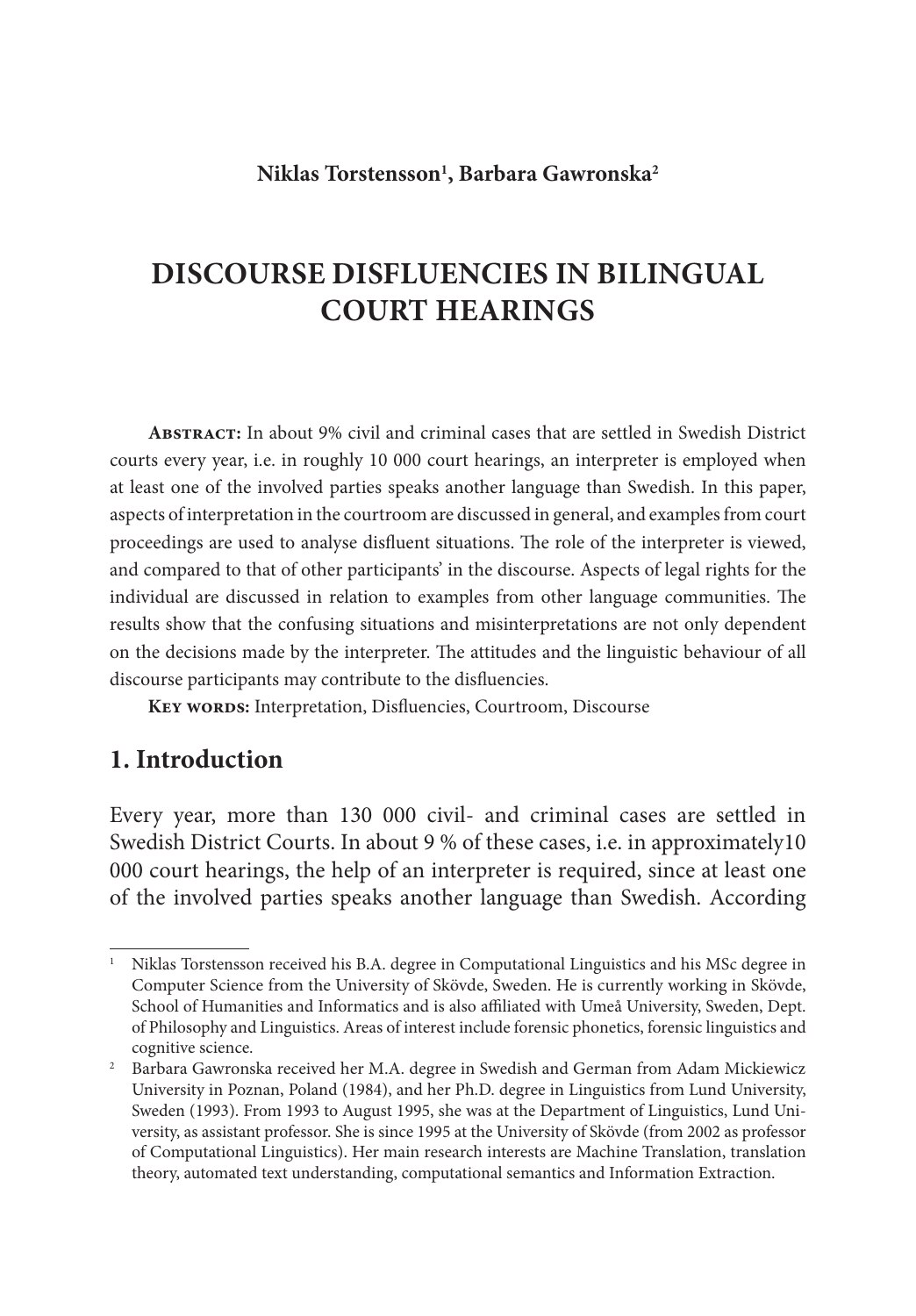to the Swedish law, all court hearings must be held in Swedish, even if all involved parts understand the other language spoken in the courtroom. The motivation is that any Swedish citizen shall have the right to attend and to understand a Swedish court hearing. The interpreters are ideally summoned from an agency that provides certified interpreters. If no such person can be found, someone with sufficient knowledge of both source and target language can function as an interpreter.

No matter how well the interpreter performs, disfluencies in the discourse are bound to arise from time to time. In our paper, we study discourse disfluencies and discourse techniques aimed at disfluency correction and prevention. By discourse disfluencies we mean not only phenomena traditionally defined as speech disfluencies (self-corrections, hesitation marks etc.), but also disruptions of the interpretation process, and of the dialogue as a whole.

The base for this study consists of recorded hearings from a Swedish District court. We focus on hearings interpreted between Swedish and Polish. Parts of the dialogues are translated, studied and discussed more in detail with respect to theories of translation and discourse.

## 2. The interpreter's dilemma

Focusing on the translation process, it is unavoidable to deal with the question of what shall be translated, and what shall be emphasised in the translation. Since Nida (1964), translation theorists distinguish between formal and dynamic equivalence. In translation oriented towards the *formal equivalence*, the source language structures are maintained - as far as it is possible – in the target language. The obvious drawback of this strategy is that the original illocutions of the source language may be lost. The other approach, *dynamic equivalence*, has a stronger focus on the receptor: "the relationship between the receptor and the message should be substantially the same as that which existed between the original receptors and the message" (Nida 1964:159). This implies that it often is necessary to deviate from the form of the source text to retain the meaning of the message.

A similar distinction is expressed by Newmark (1988) in the terms of *semantic* and *communicative* translation. Semantic translation resembles Nida's formal equivalence: the focus is on the thought processes of the sender. This type of translation is rooted in the source language culture,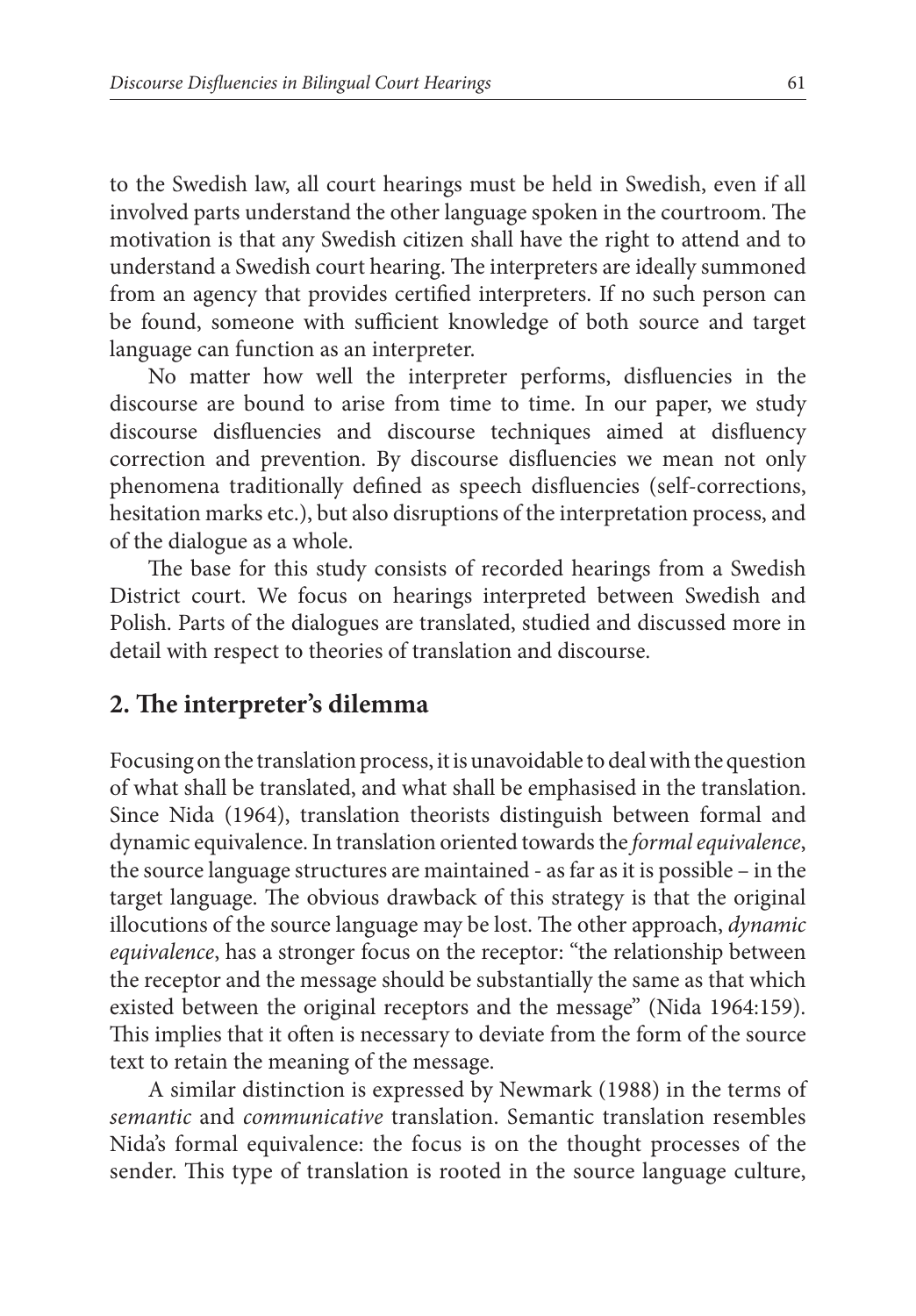which means that the result is close to the original, and does not adapt foreign elements into the target language culture. This type of translation, however faithful to the source language, has a tendency to be complex, very detailed and with a risk for "overtranslation" (Munday 2001:45). Communicative translation is more oriented towards the receiver and the culture of the target language society. It transforms foreign elements, e.g. metaphors and idioms, into the target language culture, hereby deviating from the literal translation but gaining in illocutionary force and clarity for the target language speaker.

Along with the demands for linguistic accuracy, the translator should ideally both literally and figuratively be invisible, i.e. to translate so idiomatically correct that an illusion of transparency is created (Venuti 1995). The ideal translator should in other words perform his task in a manner that renders him/her invisibility.

The theoretical notions mentioned above are primarily concerned with translation of written texts, but of high relevance also for interpreting spoken language. There are several factors working against the court interpreter, as compared to the translator. The perhaps most crucial of these is the time factor. The interpreter has little or no time to decide on what strategy to use to achieve equivalence in a particular situation. He or she is very much present in the court room, making the invisibility aspect yet more complicated. To add to this complex situation are the cultural differences between speakers and idiosyncratic speech styles.

The aim of this work is to study and define the types of discourse disfluencies that occur in court hearings when the dialogue is interpreted. The discourse is analysed with respect to the interpreter's role and the roles of addressor and addressee to find the main causes of disfluencies.

## **3. The Swedish judicial system**

The Swedish judiciary is organised in three different organisations; The general courts, (district courts, courts of appeal and the Supreme Court), the general administrative courts (county administrative courts, administrative courts of appeal and the Supreme Administrative Court) and the special courts (i.e. the market court, the labour court). The general courts handle criminal cases and civil disputes, e.g. disputes between individuals. Such civil disputes concern family law, divorce proceedings and custody of children.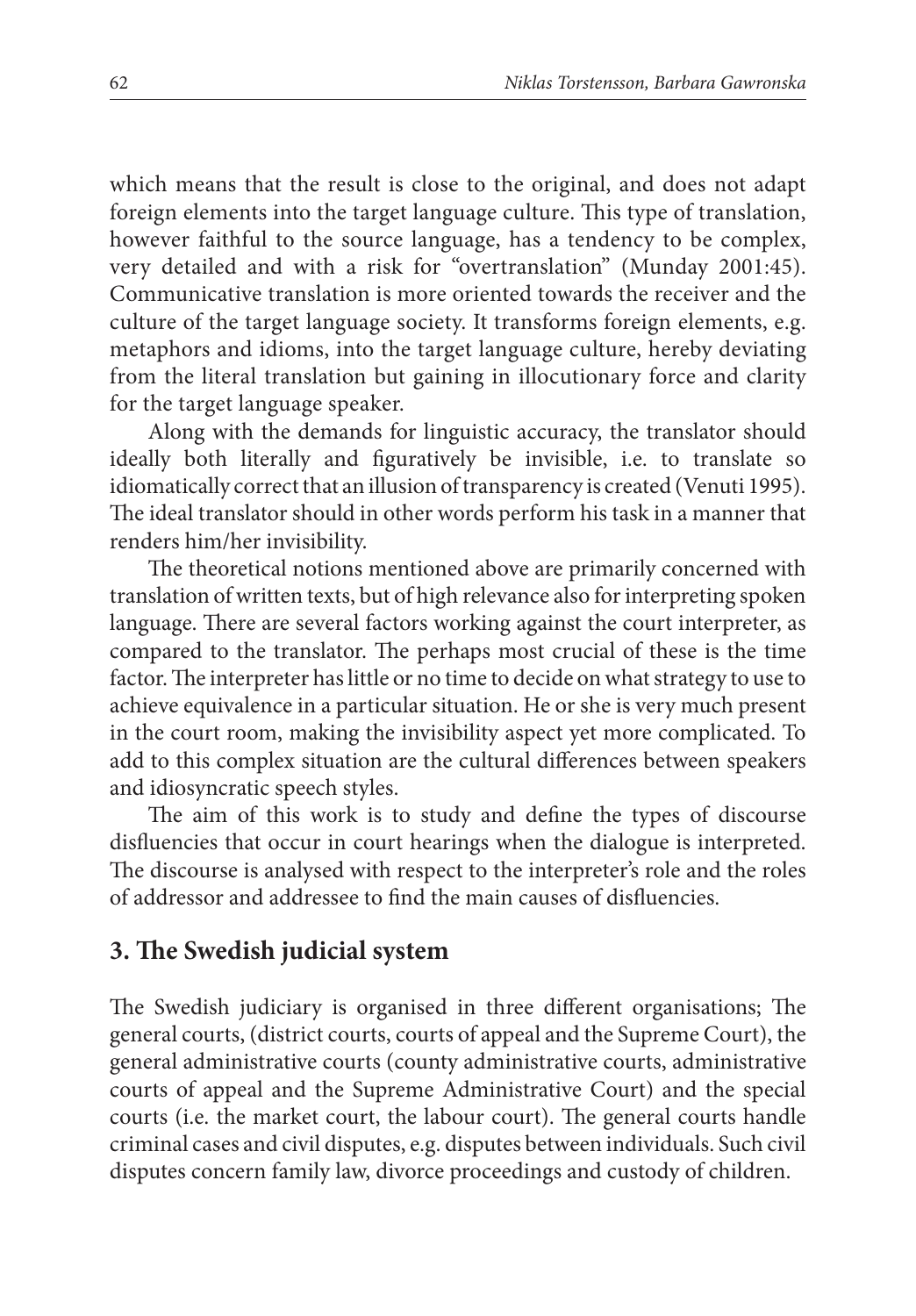The primary objective of the general administrative courts is to handle disputes between the public authorities and a private individual. Typical issues include tax cases, cases on treatment of drug addicts and alcoholics, treatment of mentally ill, and cases on social insurance issues.

Special courts handle civil suits where, as the name implies, special competence in a field is required. To this category of courts belong for instance the Labour Court and the Market Court.

The cases included in this work are all civil and criminal cases from district court hearings.

Table 1: Total number of civil- and criminal cases in Swedish District Courts. Statistics from the Swedish Judiciary 2006

| Year                 | 1998   | 1999   | 2000   | 2001   | 2002   | 2003   | 2004   | 2005   |
|----------------------|--------|--------|--------|--------|--------|--------|--------|--------|
| $\overline{C}$ civil | 68557  | 65805  | 64563  | 64548  | 64761  | 66297  | 67080  | 65010  |
| $ Criminal $ 61085   |        | 60436  | 62584  | 60861  | 62236  | 64894  | 68512  | 69215  |
|                      | 129642 | 126241 | 127147 | 125409 | 126997 | 131191 | 135592 | 134225 |

Table 2: Total number of bilingual hearings in Swedish District Courts. Statistics from the Swedish Judiciary 2006

| Year                                                                     | 1998 | 1999 | 2000 | 2001 | 2002  | 2003  | 2004  | 2005  |  |  |
|--------------------------------------------------------------------------|------|------|------|------|-------|-------|-------|-------|--|--|
| Bilingual                                                                | 9205 | 7953 | 8900 | 9907 | 10287 | 11676 | 12610 | 12348 |  |  |
| Rate of bilingual hearings, per cent of all civil- and criminal hearings |      |      |      |      |       |       |       |       |  |  |
| Civil                                                                    | 1,6% | 1,6% | 1,8% | 2.1% | 1,8%  | 1,6%  | 1,7%  | 1,6%  |  |  |
| Criminal                                                                 | 5,5% | 4,7% | 5,2% | 5,8% | 6,3%  | 7,3%  | 7,6%  | 7,6%  |  |  |
| Σ                                                                        | 7,1% | 6,3% | 7,0% | 7,9% | 8,1%  | 8,9%  | 9,3%  | 9,2%  |  |  |

As seen in table 2, the trend is clearly rising as for interpreted court hearings. The total number of criminal cases shows an increase over the last eight years, while the trend regarding civil cases is less clear. As for the increase regarding interpreted hearings, one explanation could be that since joining the Schengen-treaty in late 1996 it has become easier for people to move freely across borders in Europe. Without moving into socio-political discussions it goes without saying that such possibilities for movement between countries include individuals whom, for one reason or another, will get into contact with the judicial system. As a direct consequence of this, the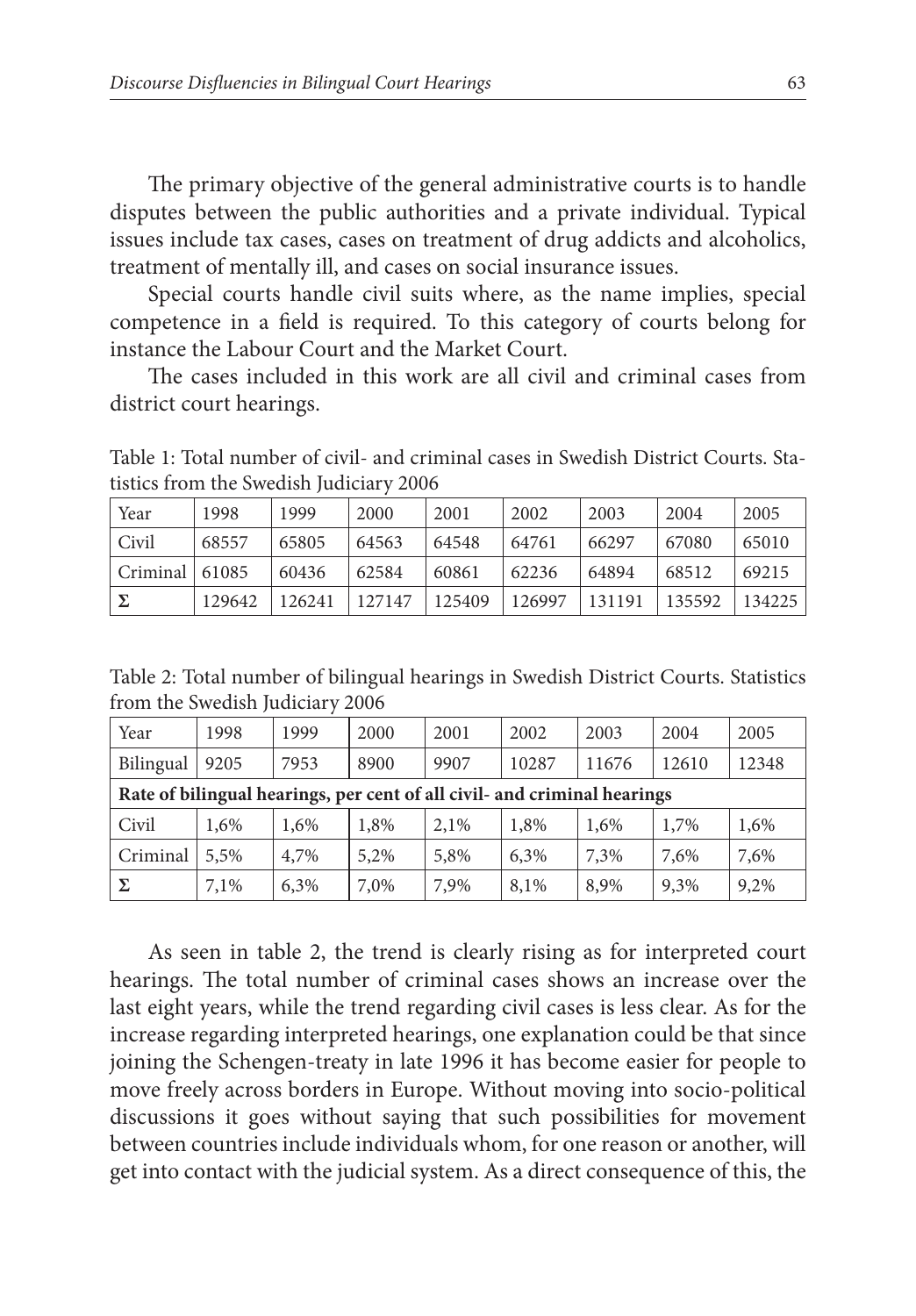need for increased knowledge about, and ability to handle interpretation situations is needed.

#### **4. Interpretation in the courtroom**

According to The Swedish Judiciary, all main hearings in Swedish courts are based on the principle of orality: a case must be decided after an oral hearing. It is also stated that all hearings in Swedish courts must be held in Swedish, even if all involved parts understand the other language. One reason for this is that, according to the principle of free access to records, any Swedish citizen has the right to attend a court hearing, and understand the language spoken. This illustrates the view of the importance of language as a tool for achieving justice. It also shows the need for accurate interpretation in cases where any of the involved parts speak little or no Swedish.

In cases where other languages than Swedish are spoken, a court interpreter is summoned to the hearing. Ideally, the interpreter should be certified by the National Judicial Public Board for Land and Funds (Kammarkollegiet). The dominating interpretation method in hearings is consecutive interpreting: the interpreter listens to what is said, and gives a batch-translation when the speaker pauses. Simultaneous interpreting occurs e.g. when both addressor and addressee are Swedish speaking, and the suspect is not. In-between stages of the two interpretation strategies can be seen as an accelerated consecutive, without actually going as far as simultaneous interpretation. (c.f. Gile 2001)

## **5. Material and method**

This study is based on material from ten criminal case hearings in one of the 95 Swedish district courts. All hearings referred to were cases where the defendant spoke a language other than Swedish, and thus had an appointed translator to make hearings possible. The most common scenario, and all the court hearings referred to in this paper, is that the suspect constitutes the non-Swedish speaking part and that the interpreter has the same first language as the suspect. Languages included in the material are Albanian, Polish, Romanian, Russian, Serbian, Thai and Vietnamese.

Even though the reason for prosecution and the possible sanction was considered as of no interest for the study, all cases viewed concerned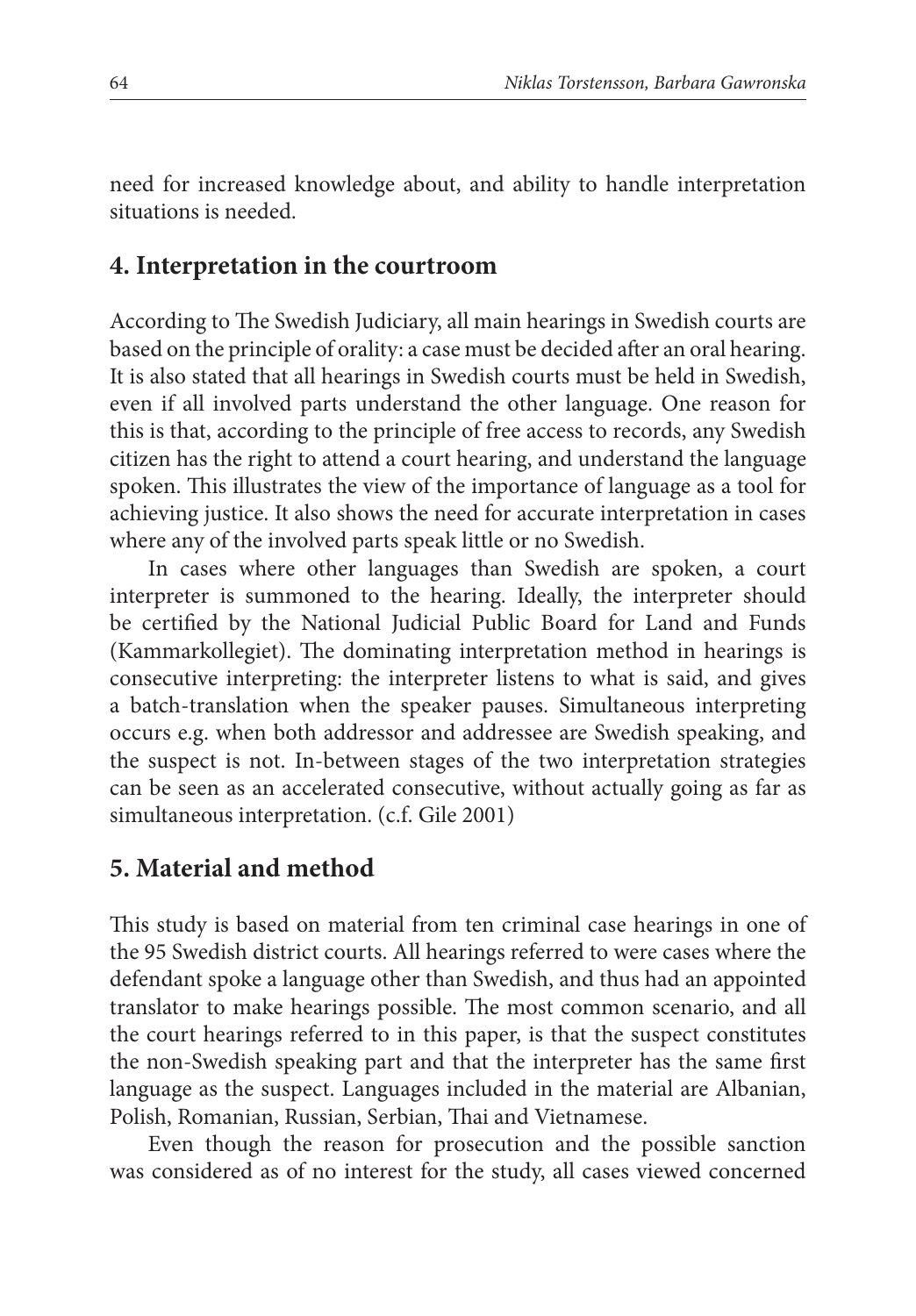common petty offences, e.g. shoplifting, traffic violations or theft. This is to avoid any unintentional identification of defendants due to the nature of the crime or situation.

The dialogue situations studied fall into three categories;

1. Swedish interpreted into a foreign language.

a. the sender speaks Swedish, and the addressee speaks some other language (e.g. a prosecutor questions a non-Swedish speaking suspect)

b. the sender and the addressee speak Swedish, while some of the hearers is not Swedish-speaking (e.g. a Swedish-speaking witness is questioned and a non-Swedish speaking suspect should be able to understand)

- 2. Some other language is interpreted into Swedish
- 3. Swedish is the only language spoken in the courtroom.

As will be shown and discussed, most of the dialogue-related difficulties have other sources than the interpreter, even if he/she often at first glance appears to be part of the problem rather than part of the solution.

#### **6. Case study**

Out of the studied hearings, one was judged as being the most interesting from a dialogue-structure point of view, and viewed more in detail. Examples from the other hearings are found in the discussion section. The suspect in the hearing analysed here was a Polish citizen with no knowledge of Swedish, accused of shoplifting at a supermarket. Except for the interpreter, no one in the courtroom had any knowledge of Polish, so the dialogue was totally dependent on the interpreter.

The initial stages of the proceedings consisting of formalities such as personal particulars, presentation of the legal staff, and statement of the criminal act charge, are interpreted without any problems. The suspect is then asked to account for his view of the incident at hand. This part of the hearing proves to be the most challenging for all discourse participants. The suspect starts his story by telling about events leading up to the trip to Sweden, what he and his friends brought to sell in Sweden and who was in the car. The interpreter tries to keep up, but the average length of the suspect's utterance batch contains  $30 - 40\%$  more words than the Swedish version. After two minutes, the judge points out that the story should *concern*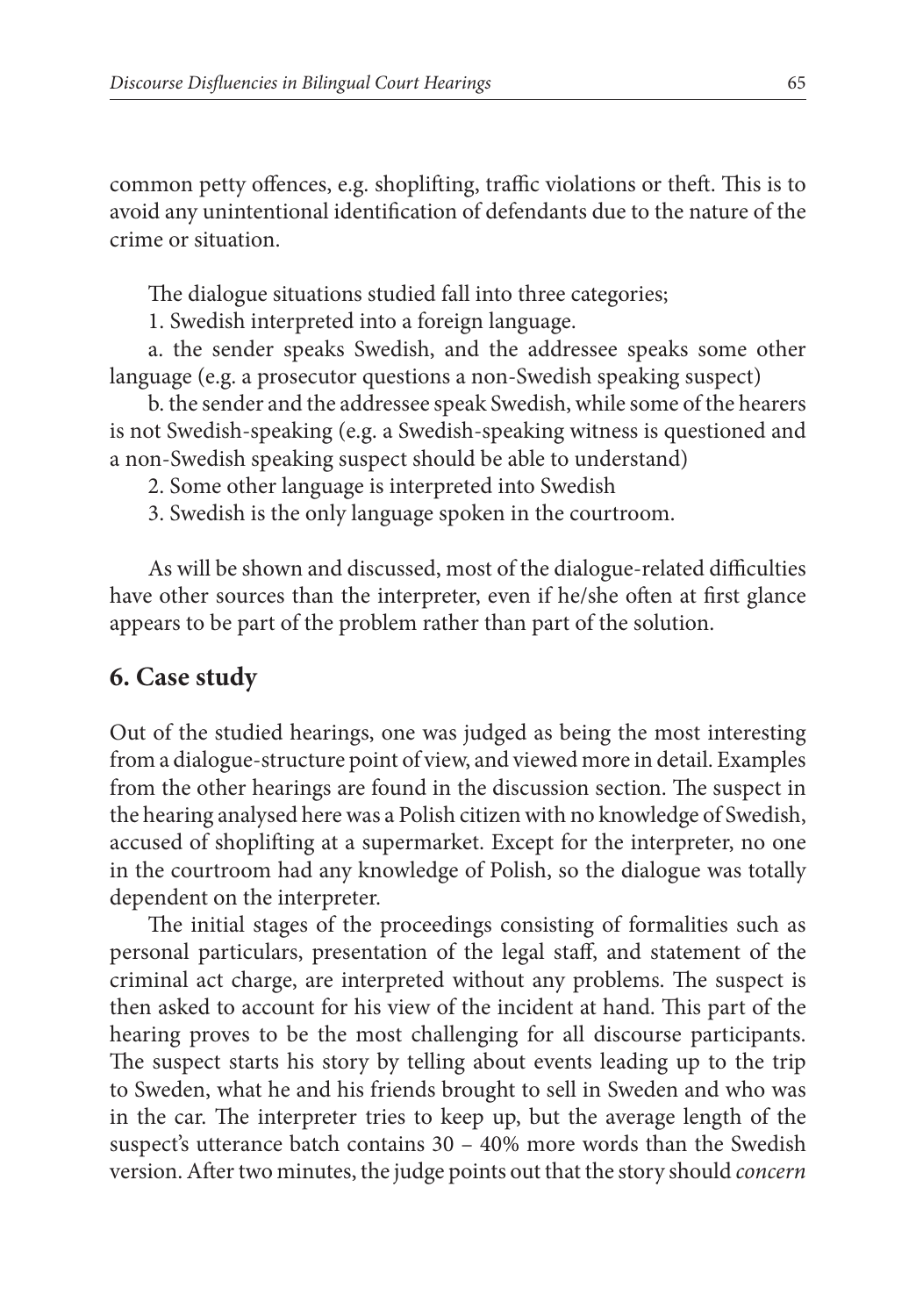*the event that is the subject for this hearing, the events at supermarket X and not the background*, and this is explained to the suspect. This is followed by a conversation between the judge, the prosecutor and the interpreter, where the judge says that "as you as an interpreter know, it is important that the court understands what is said, and you must translate everything that is said without asking the suspect any questions" The interpreter agrees (*mmm yes*, *exactly, and keep to the point, right*), and the interpretation process continues for about three more minutes.

The suspect's story is then interrupted by the judge, and a dialogue between the judge [J] and the interpreter [I] takes place (authors' translation):

[J] I get the impression that the suspect is telling much more than you are translating. Polish is perhaps a little longer then Swedish, but…

[I] Oh, well yes, but you know, he….he….

[J] Yes, but we want to hear everything that he….if you say that he…it's what he says that….

[I] Yes, but you know he repeats things and….

[J] Yes, but then you should really repeat that too.

[I] But I can not talk like he does

 $[J]$  No...

[I] You can all hear how he talks!

[J] Yes, but we cannot understand anything of it!

[I] I can not stutter and (overlapping) [J] No no, not stutter, that's not what I'm asking…..

[I] It is….well it is him, it is him you know…

[J] Well if that is the case it should not be interpreted, but it is important that we get to know also if he is unsure about anything, and hesitating about where he was or such… It is not up to you to make it clearer

[I] Yes but I did say that he said that he went past the media department and that he looked at two cans of shaving foam that he did not know if he wanted to take, but I say it fluently, right? [J] Mmm….hmmm….right….

After this argument, the interpreter changes his strategy. He goes from a consecutive approach to something in between an accelerated consecutive and a simultaneous interpreting style. The interpretation comes in shorter batches and the whole dialogue is characterised by lots of overlapping speech and incomplete phrases and sentences as the suspect makes no, or just very short pauses in his narrative.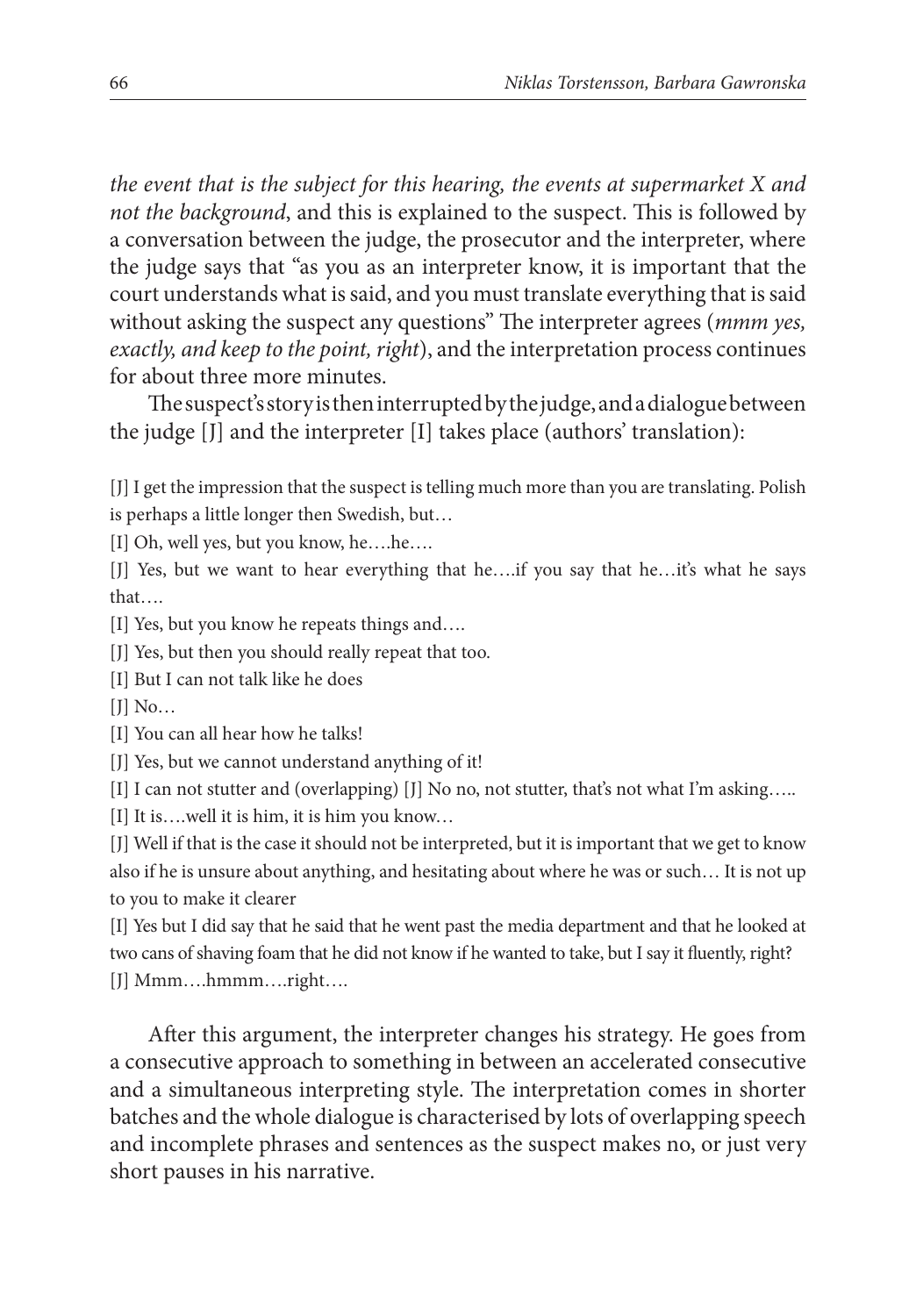The hearing continues with two witness statements. The witnesses are Swedes employed as shop surveillance personnel. This part of the hearing passes without any disturbances worth mentioning.

A closer look reveals several reasons for the confusion in the initial stages of the hearing. Told by the interpreter to "tell the story from the beginning" the suspect starts out with a long description about buying a certain amount of beer and brandy in Poland to sell in Sweden. His concept of "telling from the beginning" is clearly different from what the court sees as the beginning, namely arriving at the store where the alleged shoplifting incident is claimed to have taken place.

The suspect is probably uncertain about what the hearing really concerns. He is in a foreign country, in a foreign language community, in an authoritarian environment, and he knows that bringing alcoholic beverages into the country to sell is not legal. He starts by spontaneously admitting what he believes is the crime. What the hearing is really about is the shoplifting charge, but this has to be explained to him by the interpreter.

The suspect talks a variant of Polish that signals a rather low level of education. His speech is full of self-corrections and repetitions. He uses, with a very high frequency, Polish demonstrative pronouns and pronominal adverbs (*to, to tego, ten, taki, tam*…), i.e. semantically empty markers that Polish elementary school pupils are trained to avoid in oral presentations. His speech tempo is fairly high with a high frequency of filled pauses, even to a non-Polish speaker signalling a high stress level. What to the court sounds like a fairly long and extensive piece of information that eventually is translated with *…and then we went from the car to the shop* could be something along the lines of *…and well, we sort of well, we went out of the car, and we were in the car and well we ….eh…we left the car and the shop, we went to the shop when we left the car all of us*.

Considering the importance of language and linguistic ability reflected in the "principle of orality", the suspect is an example of an individual in a double linguistic limbo. His task is to account for a course of events with the limited verbal capabilities he is in possession of, reflected in poor performance of his mother tongue and to do this through an interpreter.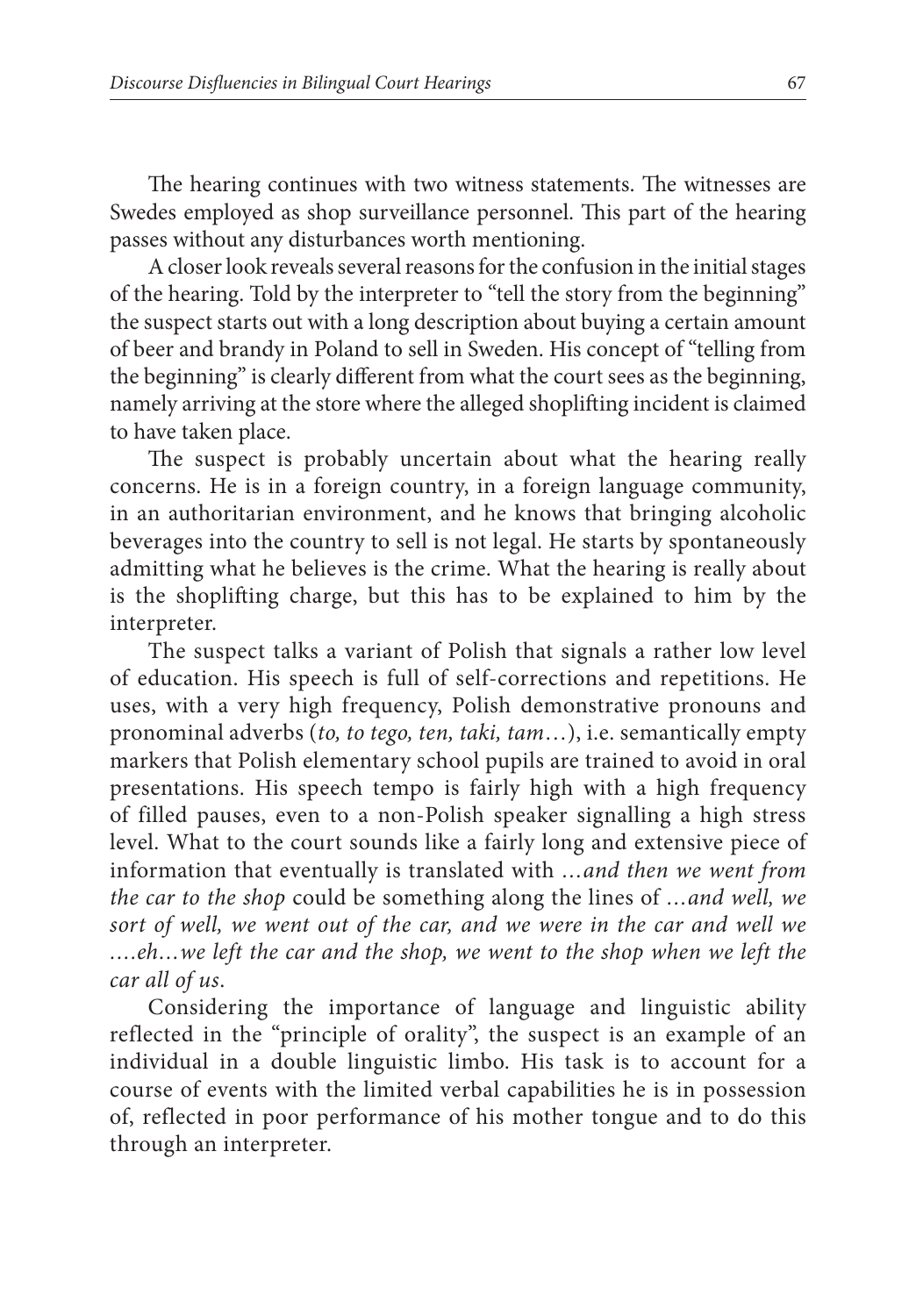#### **7. Conclusions and discussion**

The sources of communication errors in an interpreted discourse vary, and cannot be ascribed to any single participant. How well trained the interpreter, there is no guaranty for a smooth and well functioning discourse if the other involved parties lack insight in the linguistic and cultural differences. As these factors generally are unknown, or at least not reflected upon by the legal staff, the witnesses, and the suspects, the occurrence of disfluencies in court hearings is unavoidable.

During periods of consecutive interpretation, disfluencies are due to the behaviour of the foreign language (here: not-Swedish) speaking addressor in the following discourse situations:

a. no, too short or too few pauses in the narrative; this does not give enough time for the interpretation process.

b. repetitions, self-corrections, hesitations and incomplete syntactic structures c. context insufficient for disambiguation, e.g. in the case of differences in semantic fields between source language and target language. One example observed is a case of describing how toothpaste was wrapped when investigating a case of shoplifting (Swedish  $-$  Thai). The interpreter says that *the tubes were packed in a container, or rather a case, or like a box*. It takes some reasoning between the parties before establishing that each tube of toothpaste sits in an individual box, and that these individual boxes where placed in a bigger case, sitting on the store shelf.

When the foreign language speaker is the addressee during consecutive interpretation, other reasons for the disfluencies emanate:

a. Problems with understanding of "legalese" and culture specific concepts. Legal jargon can prove complicated enough in a monolingual setting, and even more so in a bilingual situation. An example of this is when the prosecutor in a case interpreted between Swedish and Arabic demands that the consequence of a criminal act should be 30 *dagsböter* (literally 'day-fine', proportional to ones' daily income) and the accused gets the impression that he has to pay everything he earns in a month.

b. Problems with understanding particular illocutions, e.g. when the suspect and the judge have different concepts of "the beginning"

c. Cross-cultural differences in politeness conventions. If a simple "yes" or "no" is expected from one part and the other part feels the need to give the background to an answer, the discourse is bound to collapse. One example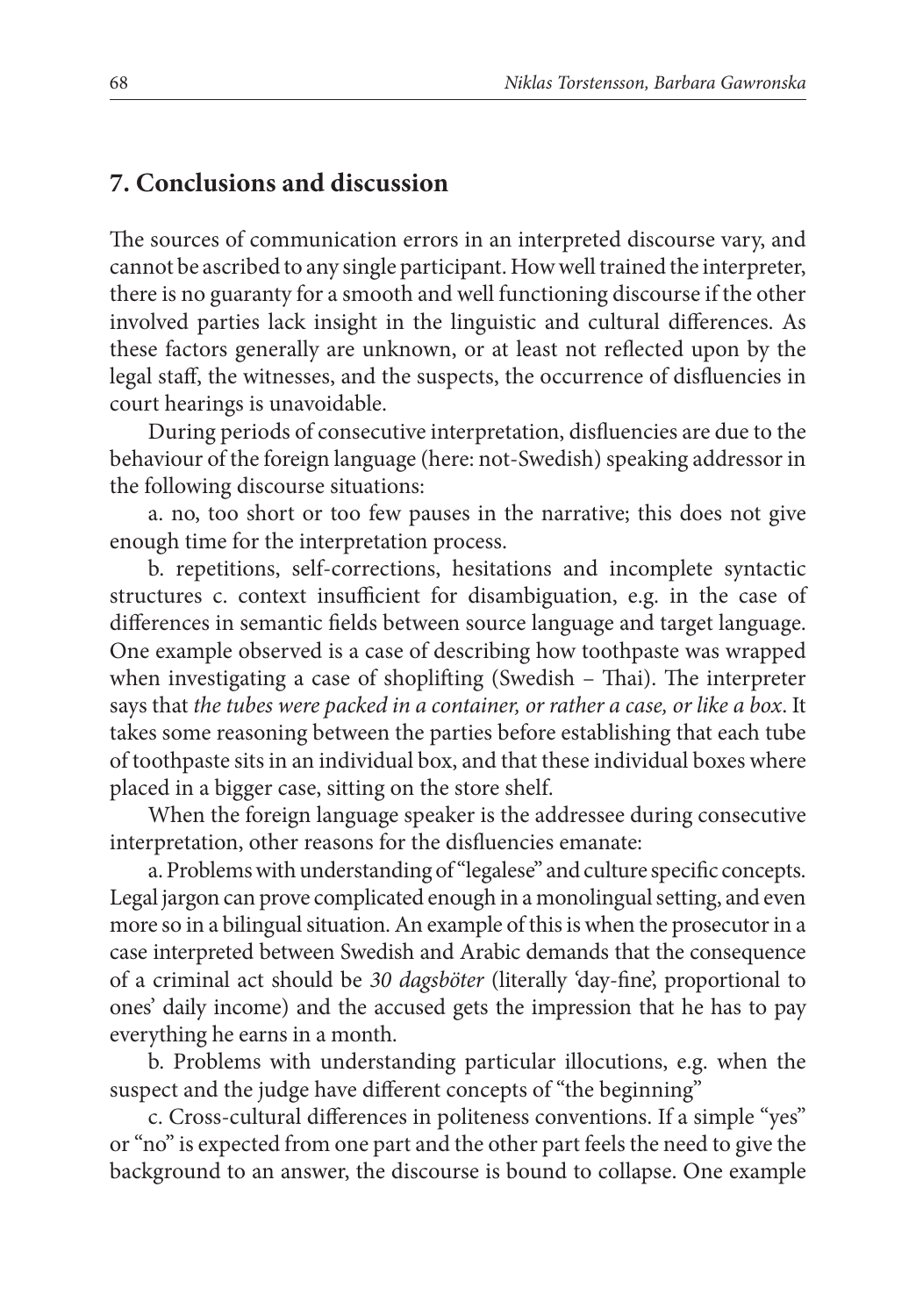of intercultural and sociolinguistic consequences is the gratuitous use of the word "yes" by young aboriginal Australians in answer to any question, this regardless of whether the speaker agrees with the given statement or not (Eades 2002). Other examples of the same phenomenon come from more informal discussions with lawyers during visits to the district court. A speaker of Arabic could reply to a yes/no-question with a long narrative starting with a story about parents and family to indicate the serious approach to answering the question (House 1998).

The disfluencies occurring in simultaneous or close-to-consecutive interpretation when the addressor and addressee are Swedish-speaking are of a different nature:

a. When addressing another Swedish speaker, the addressor makes no, to short or too few pauses. The most common disturbance here, when interpreting interaction between the legal staff, is uncertainty on where/when to pause for interpretation. This is also evident when the atmosphere gets a bit excited for some reason, and someone is eager to convey a message or a question. Some cases of problems with wording and self corrections are found here, both from the interpreter and from court staff. This causes the interpreter to lag behind in interpreting.

b. Sudden changes of addressee is another critical factor. It happens that the addressor changes addressee without any notice, e.g. turning from the suspect to address the interpreter with questions or remarks on the interpretation. This leaves the former addressee hanging in mid-air, probably adding to the insecurity.

During periods of simultaneous interpretation, e.g. when a Swedishspeaking witness is questioned, yet other types occur:

a. Situations like this are interpreted simultaneously in a low or whispered voice. This causes the interpretation process to be "forgotten" unless someone points out that the interpreter needs time to perform his task.

b. Other disfluencies in this modus are to be seen as channel-related. When a witness is heard over a telephone line, he/she does not have access to the visual cues of turn taking normally used in dialogues. As the telephone witness can not see, and in many cases not even hear the interpreter, it is not surprising that the interpretation process is forgotten from time to time and pauses do not occur as frequently as necessary. An interpreter has, by definition, a "third-part" function in a conversation. The interpreter's task in these situations is very much dependent on how the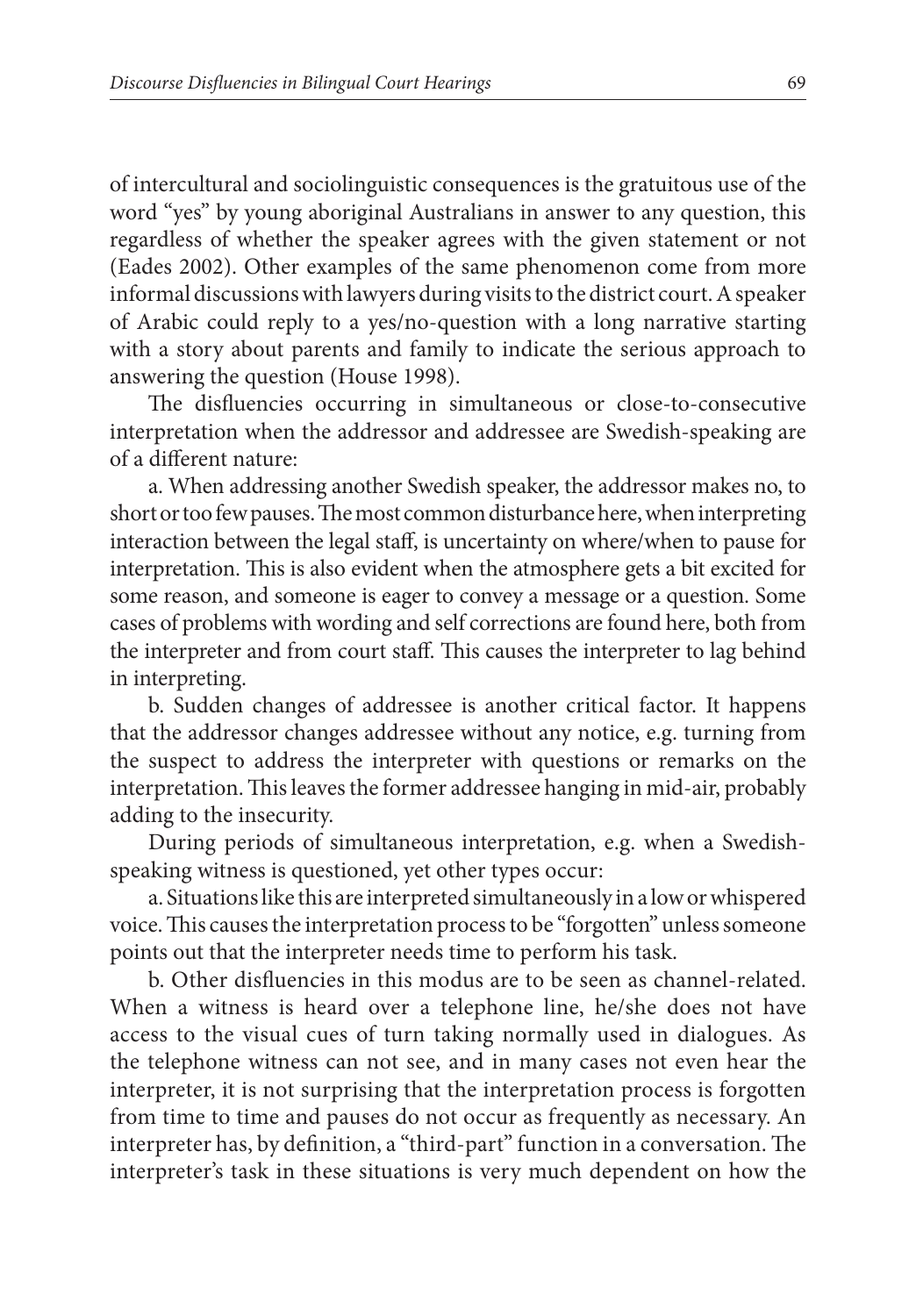dialogue is structured. It is very important that the accused understands what a witness claims to have seen or heard. It is however not uncommon that as a dialogue between a witness and the prosecutor or judge evolves, the interpreter is forgotten or overlooked, leaving him/her with too little time to perform the translation task.

Other problems, not really disfluencies but still with a negative impact on the discourse are observed in the hearings as well. These include:

a. slips of the tongue. The only purely interpreter-related problems are at the same time the hardest to spot. This concerns misinterpretations and interpretation errors, impossible to detect without knowledge of both languages. It is not obvious how common such mistakes are, but in one of the hearings used for this paper two such errors were detected. In one case, the interpreter translates the phrase *…and I turned left* as *…and I turned right*. The other mistake is when the suspect describes a person as blonde, and the interpretation is *dark-haired*. In this particular shoplifting case, the misinterpretations did not have any significance for the outcome, but it is still an alarming fact that such things pass unnoticed. It does not take too much effort to imagine scenarios where misinterpreted words could mean all the difference to a suspect's story.

b. lexical and grammatical interference. An illustrative example is a Polish interpreter using the Swedish *mobil* ('mobile phone', 'cell phone') instead of the Polish *komórka* ('cell') when interpreting a question to a Polish suspect.

A case where the lack of basic linguistic knowledge has had severe consequences for an individual is described by Rodman (2002). A suspect was accused of, and convicted for a serious drug-related crime based on a surreptitious recording of a drug deal. The suspect's accent was, compared to the accent spoken in the recording, of such different nature that it, according to the author, could not possibly be the same speaker. He argues that if the court had possessed some basic linguistic training, the conviction of a man innocent of the crime at hand could have been avoided, and the search for the actual perpetrator could have continued.

Agreeing with Rodman (ibid.) that some sort of basic linguistic knowledge should be administered to court personnel and, ideally, to other people appearing in courts. Examples of such are for instance shop surveillance personnel, security- and police officers and other occupational branches that can be expected to appear in court settings as part of, or consequence of, their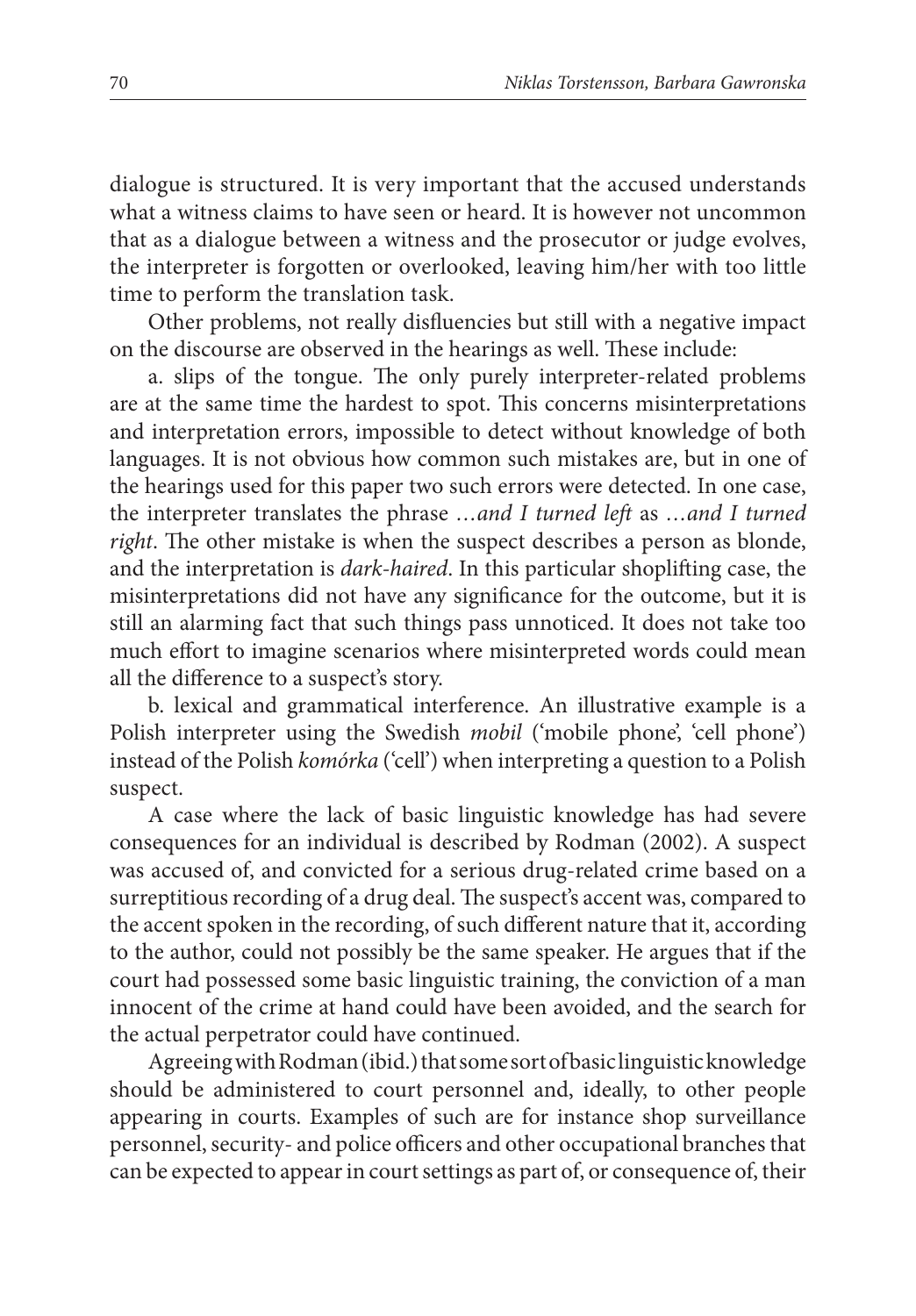work. If some basic knowledge about communication through an interpreter was delivered to both witnesses and suspects, many of the smaller but still at best annoying disturbances should be avoided. Even though the examples in this paper are not of such dramatic scale as the aforementioned, they still point out the importance of the oral communication and the significance of the interpretation process.

Yet another fact to bear in mind at the end of this discussion is the debate on attitudes towards accented speech Previous research suggests a correlation between foreign accented speech and negative evaluation, preconceived notions and stereotypical attributions on factors like credibility, perceived guilt etc. (Cunningham-Andersson & Engstrand 1988, 1989; Doeleman 1998; Abelin & Boyd 2000; Bayard et al. 2001) This has been shown to have impact e.g. on judgment in court hearings (Rodman 2002) and witness statements (McAllister 2000). A research question to investigate is whether the same attitudes occur when someone is interviewed or interrogated using an interpreter. In a vast majority of interpreted court hearings, the interpreter is a native speaker of the same language as the suspect and thus speaks the target language in a more or less accented way. This could imply that an individual appearing in court without knowledge of the language spoken has a disadvantage from the start. This is said keeping in mind that in most cases the interpreter has an accent, too. We leave to the reader to consider how a "dynamic" or "communicative" interpretation of hesitation markers and low-education markers could affect the professional career of the interpreter.

## **Bibliography**

- Abelin, Å. Boyd, S. 2000, Voice quality, foreign accent and attitudes to speakers. In *Proceedings of FONETIK 2000*, Inst för språk, Högskolan i Skövde, pp. 21-24.
- Bayard, D., Weatherall, A., Gallois, C. & Pittam, J. 2001, Pax Americana? Accent attitudinal evaluations in New Zeeland, Australia and America. *Journal of Sociolinguistics 5/1, 2001* pp. 22–49.
- Cunningham-Andersson, U & Engstrand, O. 1988, Attitudes to immigrant Swedish a literature review and preparatory experiments. *Phonetic Experimental Research, Institute of Linguistics, University of Stockholm (PERILUS)* 8, pp. 103-152.
- Doeleman, R. 1998, Native reactions to nonnative speech, PhD thesis, *Studies in Multilingualism 13*. Tilburg University Press.